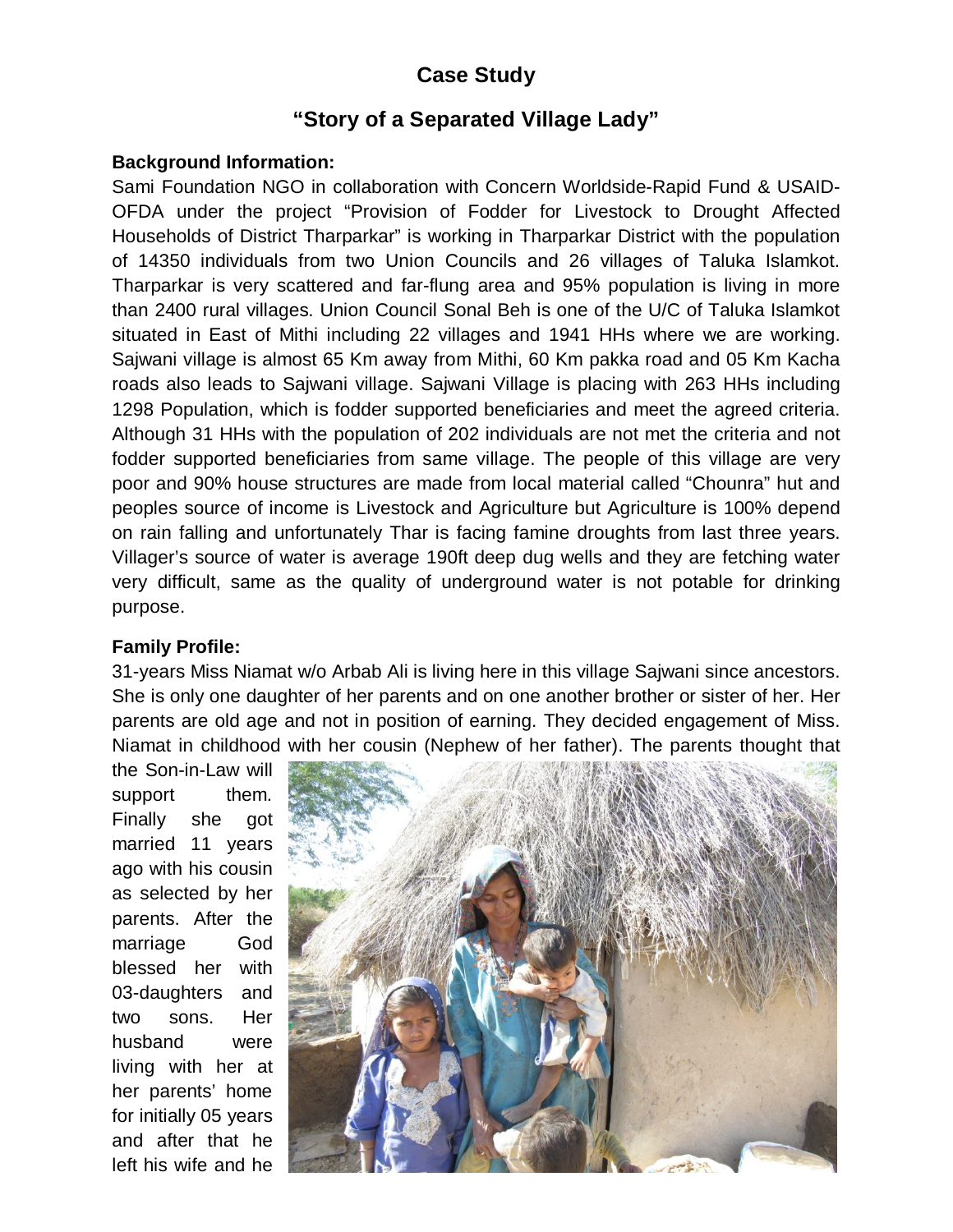is now living with own parents but unfortunately Miss Niamat is living with her parents because her parents is no one source without Miss Niamat. They are old age and they totally depend on Miss Niamat. Miss Niamat voluntarily provides the services to her parents and also feeling confined because her husband left her, although she feeling happy because her 03-daughters and 02-Sons are living with her. She is the only shadow of her parents and children right now.

#### **Sources of Income:**

Miss Niamat has no own house but she is living at her parents' home, she has 02 Cow and 10 Goats, which is total source of survival for herself and children. She is separated

from her husband and now her husband is not supporting to her. She manages the expenses from her livestock and either no any source of income at her end. Her husband is a Driver and supporting to his parents not wife and children. She is living in kacha locally made houses, she wakeup early in the morning, then water catering from deep dug wells and then whole day busy in domestic work and animal catering.



## **Situation Before:**

Its conducted household survey of this village as by applying door to door access during the assessment it's identified that she is separated from her husband and she is bearing the critical situation. It's filled the household assessment form by getting the data from Miss Niamat, by providing the data of household assessment she was excited and worrying. When it's asked from her that why you are separated from your husband? She was innocent and replied that it's up to Allah and Allah knows all the matters related to human. She totally depend on Allah and her parents that there is no any such option of my parents except me. If I will leave them, then I will be called as offense of God. Its asked about the fodder for livestock, she replied that we are purchasing the fodder from market for big livestock and for small livestock arranging locally gross because no one another people at our home for support to us, so just passing the time in zigzag, due to little support of fodder to livestock there is not milk in animals and I and my small children are eating food with chilies and rarely vegetables. When it's asked about the fruit and meat, she wept and replied that there is no any amount to purchase it because my husband separated me and I have no any brother, who support me like that foods and vegetation.

## **Process of Implementation:**

After the assessment its set the criteria of 01 to 15 livestock, so she came into the criteria because she has 02 Cow and 10 Goats. After that it is got approval of the project for U/C Sonal Beh and during the process of implementation it's called the village level broad based meeting and called the each family representative to introduce the project objectives and activities. It's formed the Village Support Group-VSG for the ownership of work and makes easier working relationship between community and